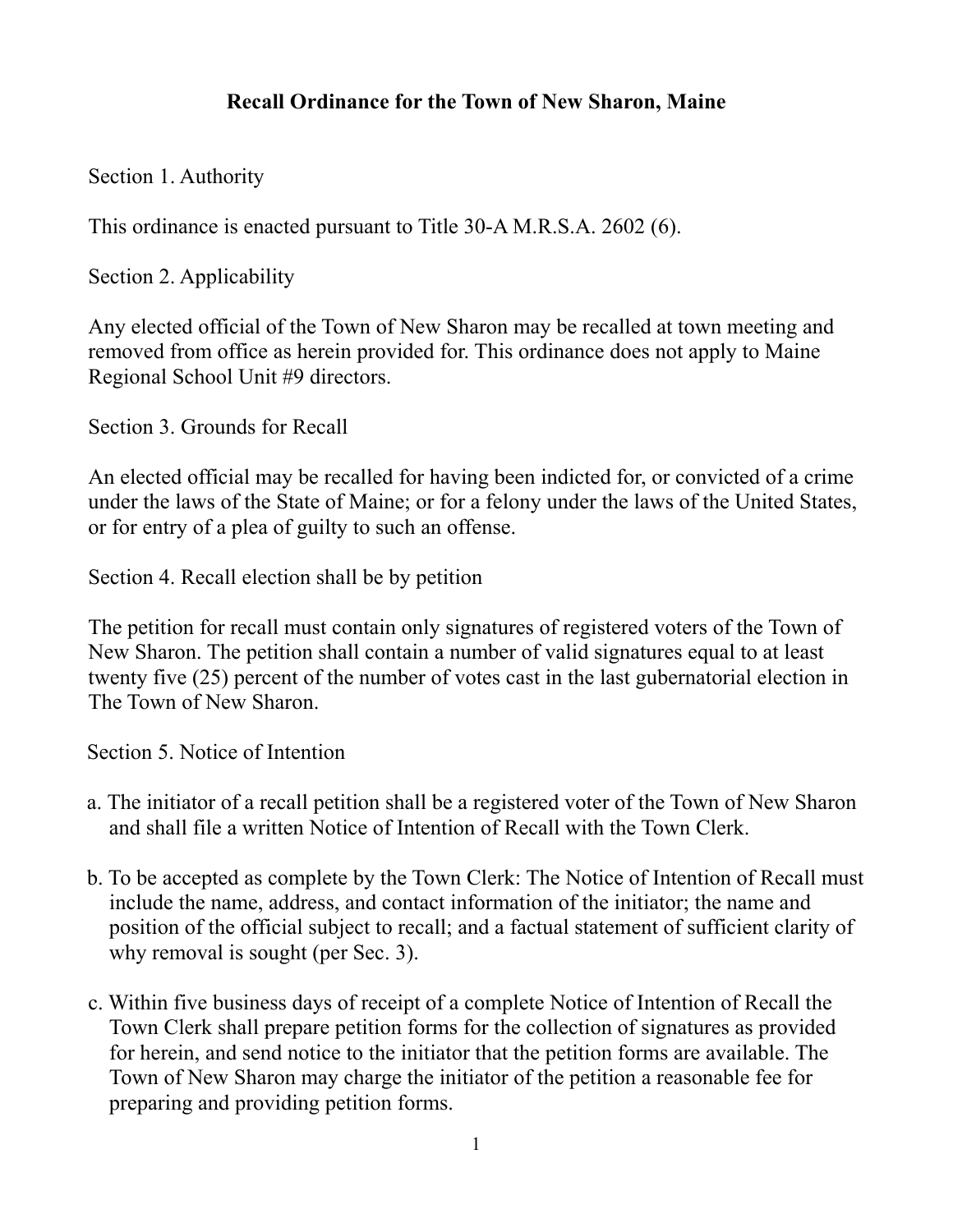d. Within five days of receipt of an incomplete Notice of Intention of Recall the Town Clerk shall send notice to the initiator with specifics for finding the Notice of Intention of Recall incomplete.

Section 6. Petition Forms

- a. If recall of more than one municipal official is being sought there shall be separate petition forms for each municipal official to be removed.
- b. Petition forms shall be addressed to those members of the Board of Selectmen having no interest in the subject matter of the petition. If petitions for recall of all selectmen are submitted, then the petition forms shall be addressed to the Town Clerk, but shall in all cases be filed with the Town Clerk or Deputy Clerk.
	- d. Petition forms shall at the top state the name and office, or offices, of the town official whose removal is being sought, a statement of why removal is sought; the name and contact information of the petition initiator; and the date by which the signatures must be submitted to the municipal clerk.
	- e. Petition forms shall provide a space for the voter's signature, actual street address and printed name.
	- f. Petition forms shall provide space at the bottom for the name, address, and signature of the person circulating the form.

Section 7. Circulation and submission of forms

- a. A petition form may be circulated or signed only by a registered voter of The Town of New Sharon.
- b. Petition forms shall be filed as a single document for each official subject to recall.
- c. All petition forms shall be completed as specified herein and submitted to the Town Clerk within fourteen (14) days of receipt of notice from the clerk that petition forms are available.

Section 8. Clerk's Certification